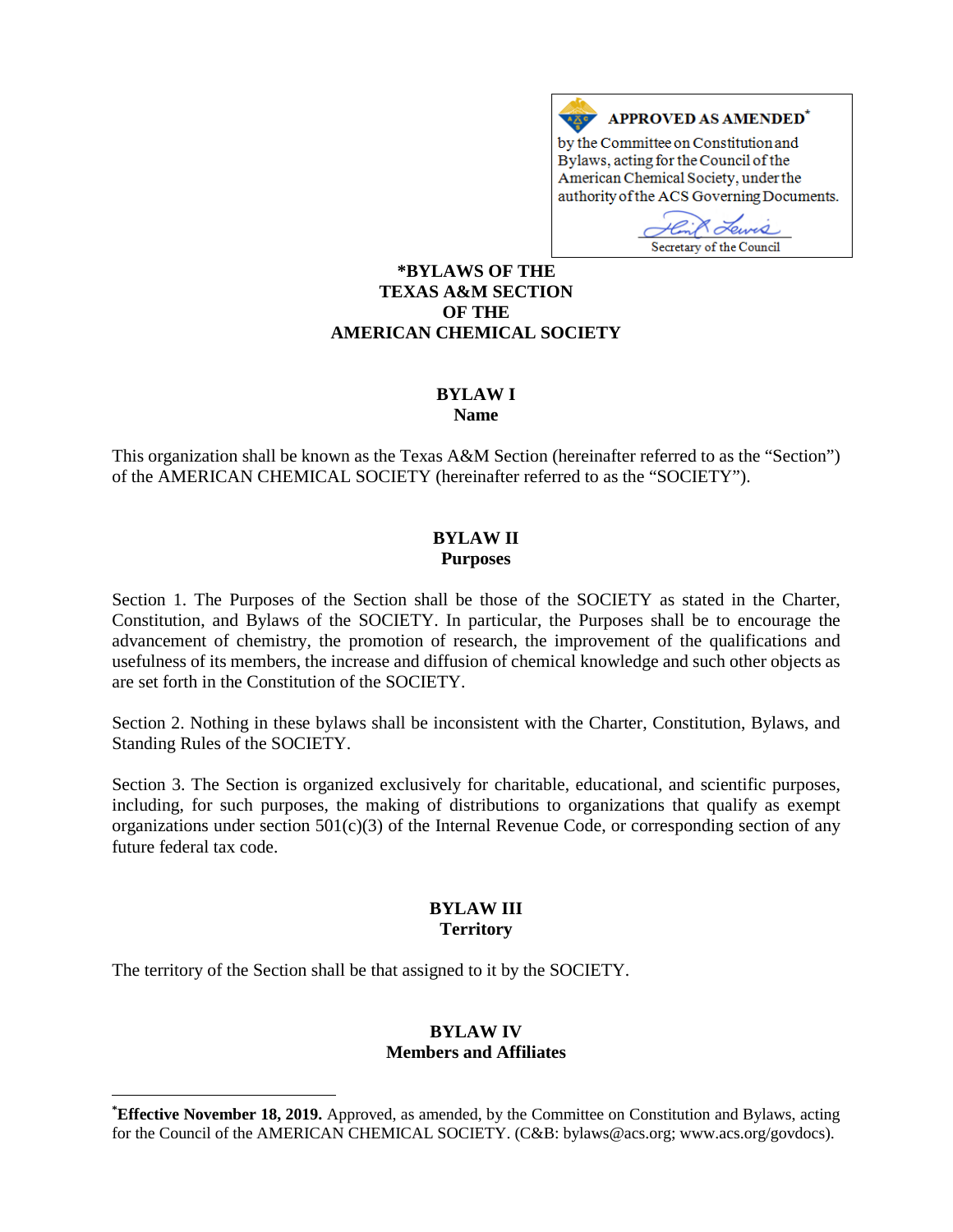Section 1. The rolls of the Section shall include those MEMBERS and STUDENT MEMBERS (hereinafter collectively referred to as "members") and Society Affiliates of the SOCIETY residing within the territory of the Section provided that any exceptions to this rule shall be made in conformity with the Constitution, Bylaws, and Standing Rules of the SOCIETY.

Section 2. STUDENT MEMBERS shall be entitled to all privileges of membership except that of holding an elective position of the SOCIETY. A STUDENT MEMBER may not serve as a Councilor, Alternate Councilor, or the Temporary Substitute Councilor, but may hold an elective position of the Section as noted elsewhere in these bylaws and may be appointed as a committee chair.

Section 3. The Section may have Local Section Affiliates as authorized in the Standing Rules of the SOCIETY. A Local Section Affiliate shall retain affiliate status only so long as payment is made of Local Section Affiliate dues of not less than two dollars (\$2.00) per annum. A Local Section Affiliate may not (1) hold an elective position, (2) vote on Articles of Incorporation and bylaws, (3) vote for the Councilor(s) or Alternate Councilor(s), or (4) serve as a voting member of the Executive Committee. Except as mentioned above, a Local Section Affiliate may vote for an elective position of the Section and may be appointed as a committee chair.

Section 4. Society Affiliates may be assessed dues in the amount specified by the Executive Committee. A Society Affiliate may not (1) hold an elective position, (2) vote on Articles of Incorporation and bylaws of the Section, (3) vote for the Councilor(s) or Alternate Councilor(s), or (4) serve as a voting member of the Executive Committee. Except as mentioned above, a Society Affiliate may vote for an elective position of the Section and may be appointed as a committee chair.

Section 5. Members and affiliates, which includes Society Affiliates and Local Section Affiliates, shall have such rights and privileges as accorded to them by the Bylaws and Standing Rules of the SOCIETY and these bylaws.

# **BYLAW V Officers, Executive Committee, and Councilor(s)**

Section 1. The officers of the Section shall be members of the SOCIETY and the Section and shall consist of the Chair, Chair-Elect, Secretary, and Treasurer. The Secretary and Treasurer positions may be held by the same person.

Section 2. The Executive Committee shall be the governing body of the Section and as such shall have full power to conduct, manage, and direct the business and affairs of the Section in accordance with the Constitution, Bylaws, and Standing Rules of the SOCIETY and these bylaws. The Executive Committee shall consist of the officers of the Section, the Immediate Past Chair, the Councilor(s), and Alternate Councilor(s), and as nonvoting members, the chairs of the standing committees.

Section 3. The Chair and Chair-Elect shall serve for a term of two years beginning on January 1 or until their successors are elected. At the end of the Chair-Elect's term of office, the Chair-Elect shall succeed to the office of Chair. The Secretary and Treasurer shall serve for a term of three years beginning on January 1 or until their successors are elected; they shall be elected in alternate years, whenever possible, to provide for a rotation of terms. With the exception of the Chair and Chair-Elect, the incumbent of any position is eligible for reelection.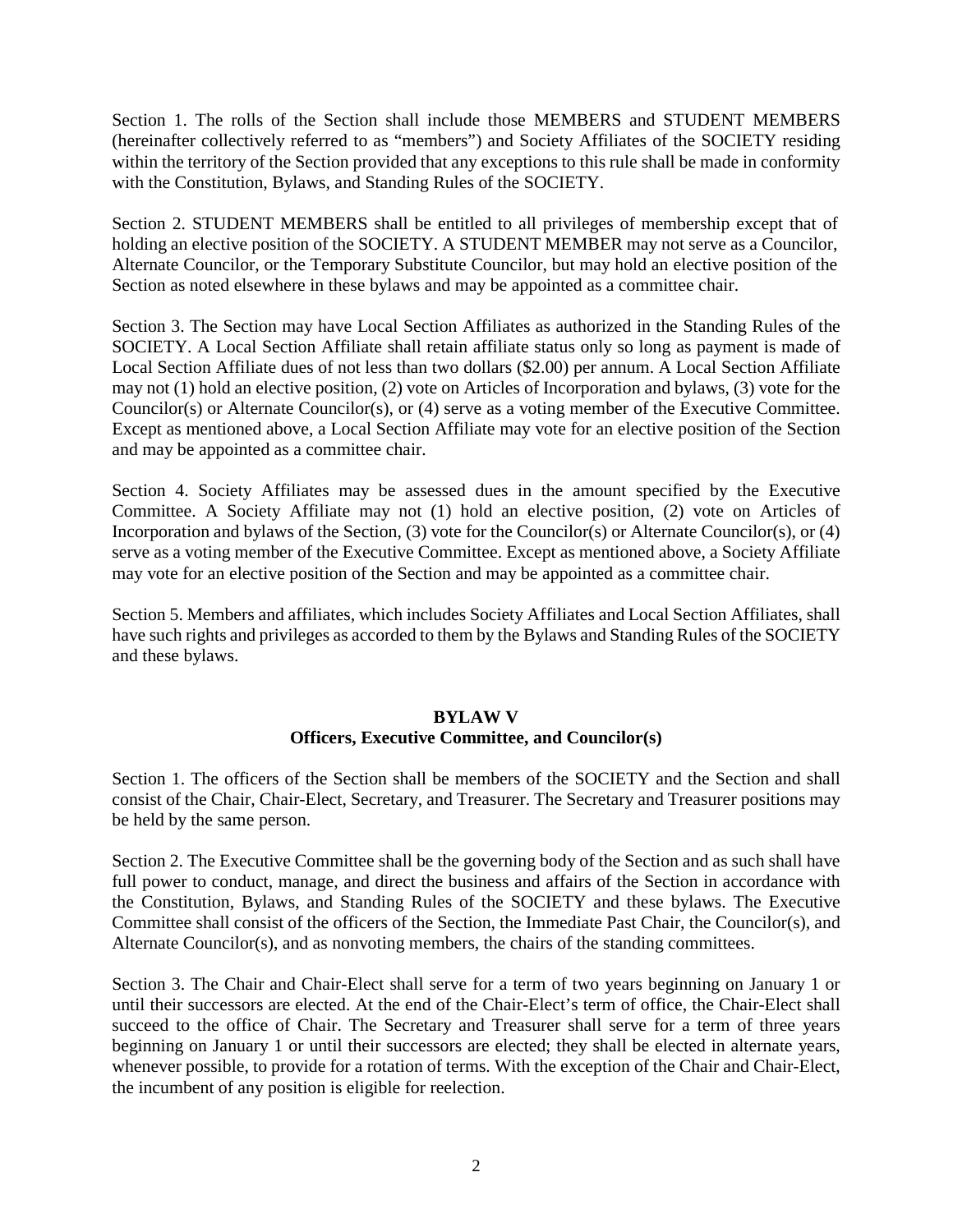Section 4. The duties of the officers shall be such as usually pertain to their offices, together with those required by these bylaws and by the Bylaws and Standing Rules of the SOCIETY, and such other duties as may be assigned to them from time to time by the Executive Committee.

- a. The duties of the Chair shall be to preside at meetings of the Executive Committee, to carry into effect the decisions and recommendations of that Committee, to preside at meetings of the Section to conduct governance business, to appoint, with the approval of the Executive Committee, all committee chairs and committee members except as stated elsewhere in these bylaws, and to carry out the duties required by the Standing Rules of the SOCIETY.
- b. The duties of the Chair-Elect shall be to assist the Chair with the direction and management of the Section. In the absence of the Chair, the duties of the office shall devolve upon the Chair-Elect.
- c. The duties of the Secretary shall be to keep a record of the minutes of the meetings of the Section and of the Executive Committee, to maintain a list of members and affiliates, to send to members and affiliates such notices as the business of the Section may require, to submit a report to the Section at its annual meeting, and to carry out the duties required by the Bylaws and Standing Rules of the SOCIETY and elsewhere in these bylaws. The Secretary shall preside over meetings in the absence of both the Chair and Chair-Elect.
- d. The Treasurer shall have charge of the funds of the Section, keep an accurate record of all receipts and disbursements, receive dues, and make those disbursements approved by the Executive Committee. The Treasurer shall render an account of all transactions and of the financial condition of the Section to the Executive Committee at times set by the Committee and shall submit such reports as are required by the Standing Rules of the SOCIETY.

# Section 5. Vacancies

- a. In the event of a vacancy in the office of Chair, the Chair-Elect shall assume the duties of Chair for the remainder of the term. In such case, the Chair-Elect moving into the position of Chair shall also hold that position during the normal term as Chair as part of the leadership transition.
- b. All other vacancies, except for Councilor(s) and Alternate Councilor(s), shall be filled by majority vote of the Executive Committee through interim appointment for the period up to the next annual election. At that time, the procedures for election as outlined in the bylaws of the Section shall be followed.
- c. An interim appointee to the vacated office of Chair-Elect shall not automatically succeed to the office of Chair. At the next election, both a Chair and a Chair-Elect shall be elected.

Section 6. Councilor(s), Alternate Councilor(s), and Temporary Substitute Councilor

a. The Section shall have Councilor(s) and Alternate Councilor(s) as provided in the Constitution, Bylaws, and Standing Rules of the SOCIETY. The Section's Councilor(s) and Alternate Councilor(s) shall carry out those duties assigned to them by the Bylaws, and Standing Rules of the SOCIETY. In particular, the Councilor(s) (or Alternate Councilor(s) or Temporary Substitute Councilor if so designated to serve in place of the Councilor for a particular meeting), shall attend meetings of the Council of the SOCIETY and represent the Section at such meetings.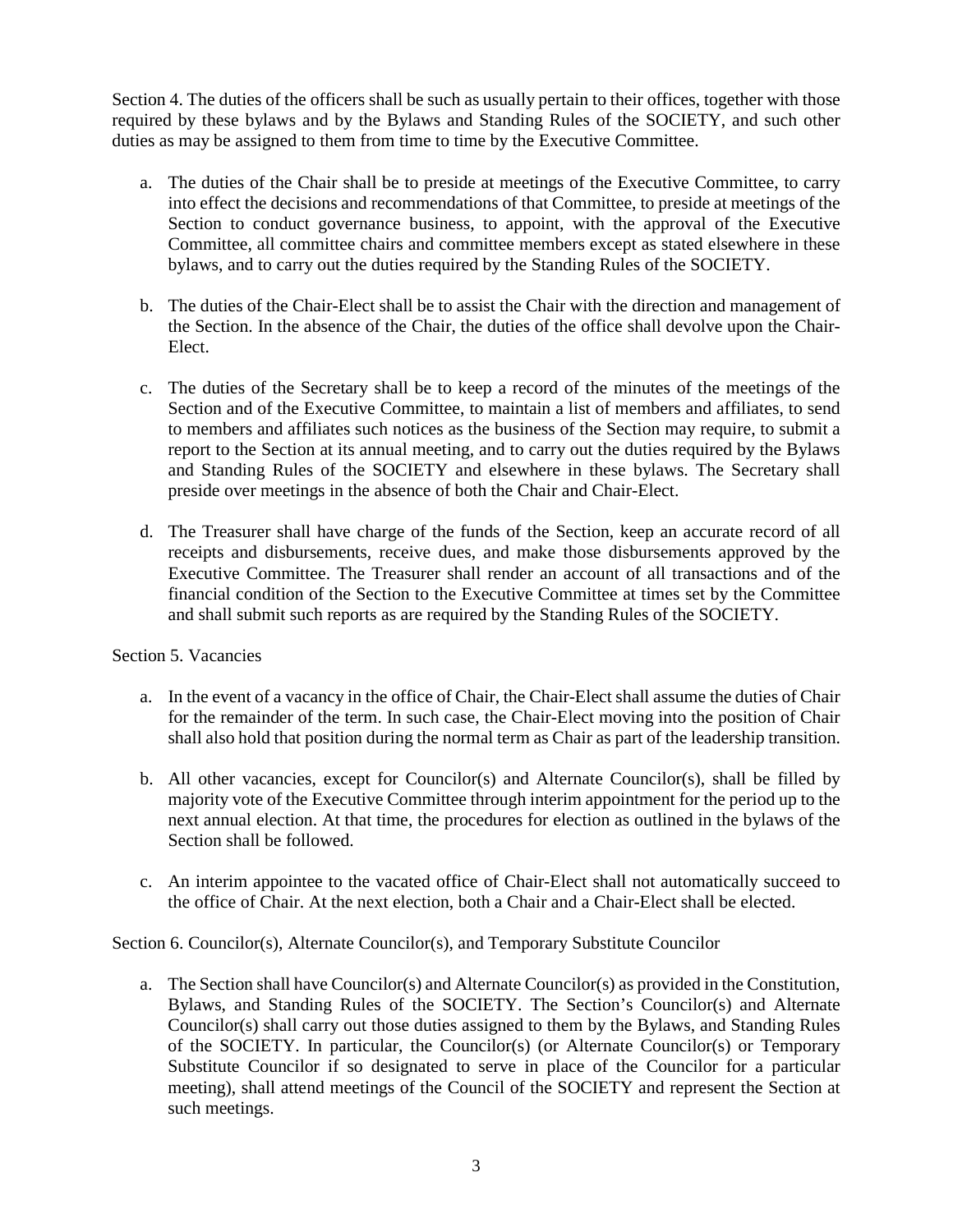- b. Councilor(s) and Alternate Councilor(s) shall be elected by ballot from among the MEMBERS for three-year terms beginning January 1. Reelection is permissible. Councilor(s) shall be elected in separate years, whenever possible, to provide for a rotation of terms in accordance with the Standing Rules of the SOCIETY. A partial term of one or two years shall be used whenever necessary to establish or to restore rotation of three-year terms provided that the Councilor or Alternate Councilor agree to the partial term before the election.
- c. In the event that a Councilor is unable to attend a specified meeting of the Council of the SOCIETY, the Chair of the Section shall appoint one of the Alternate Councilor(s) to serve as Councilor at the specified meeting. Such appointment of an Alternate Councilor shall be for only one meeting.
- d. If every Councilor and Alternate Councilor of the Section will be absent from a Council meeting, thus leaving the Section without representation at such meeting, the Executive Committee may designate one MEMBER of the Section as a Temporary Substitute Councilor in accordance with the Standing Rules of the SOCIETY.
- e. The Executive Committee shall designate one or more Councilor(s) to be disqualified under provisions of the SOCIETY's Standing Rules for reallocation of Councilor(s) among the Sections.
- f. Any vacancy in the position of Councilor or Alternate Councilor shall be filled for the remainder of the unexpired term at the time of the next annual election. The vacancy may be filled until the next annual election by appointment by the Executive Committee.

# **BYLAW VI Manner of Election**

Section 1. The election of officers shall be conducted either by a ballot distributed to the members and affiliates of the Section in accordance with the Bylaws and Standing Rules of the SOCIETY and these bylaws, or at a regular meeting of the Section provided there is a quorum present as described elsewhere in these bylaws. Local Section Affiliates and Society Affiliates may vote for any elective position(s) of the Section in the same manner as described above. Councilor(s) and Alternate Councilor(s) shall be elected by a ballot distributed to all members of the Section; affiliates may not vote for Councilor(s) and Alternate Councilor(s).

Section 2. In September of each year, the Nomination Committee shall report to the membership its nominations for each office to be filled. Prior to October 15, any member or affiliate of the Section may, in writing or from the floor at a meeting to conduct governance business, nominate additional candidates for office, provided that the candidates are members of the Section for officers and MEMBERS for Councilor(s) and Alternate Councilor(s), as required elsewhere in these bylaws, if the nomination is seconded by another member or affiliate. Nominations so made shall be equally valid as those from the Nomination Committee. All candidates nominated shall have indicated willingness to serve if elected.

Section 3. When a ballot is used, the candidates for each office and for Councilor(s)/Alternate Councilor(s) shall be listed in an order to be selected by lot on a ballot to be distributed by November 1, only to eligible voters as noted above except that affiliates may not vote for Councilor(s)/Alternate Councilor(s). The ballot shall provide for a write-in candidate for each position to be filled. A paper ballot shall be provided to any eligible voter who requests it.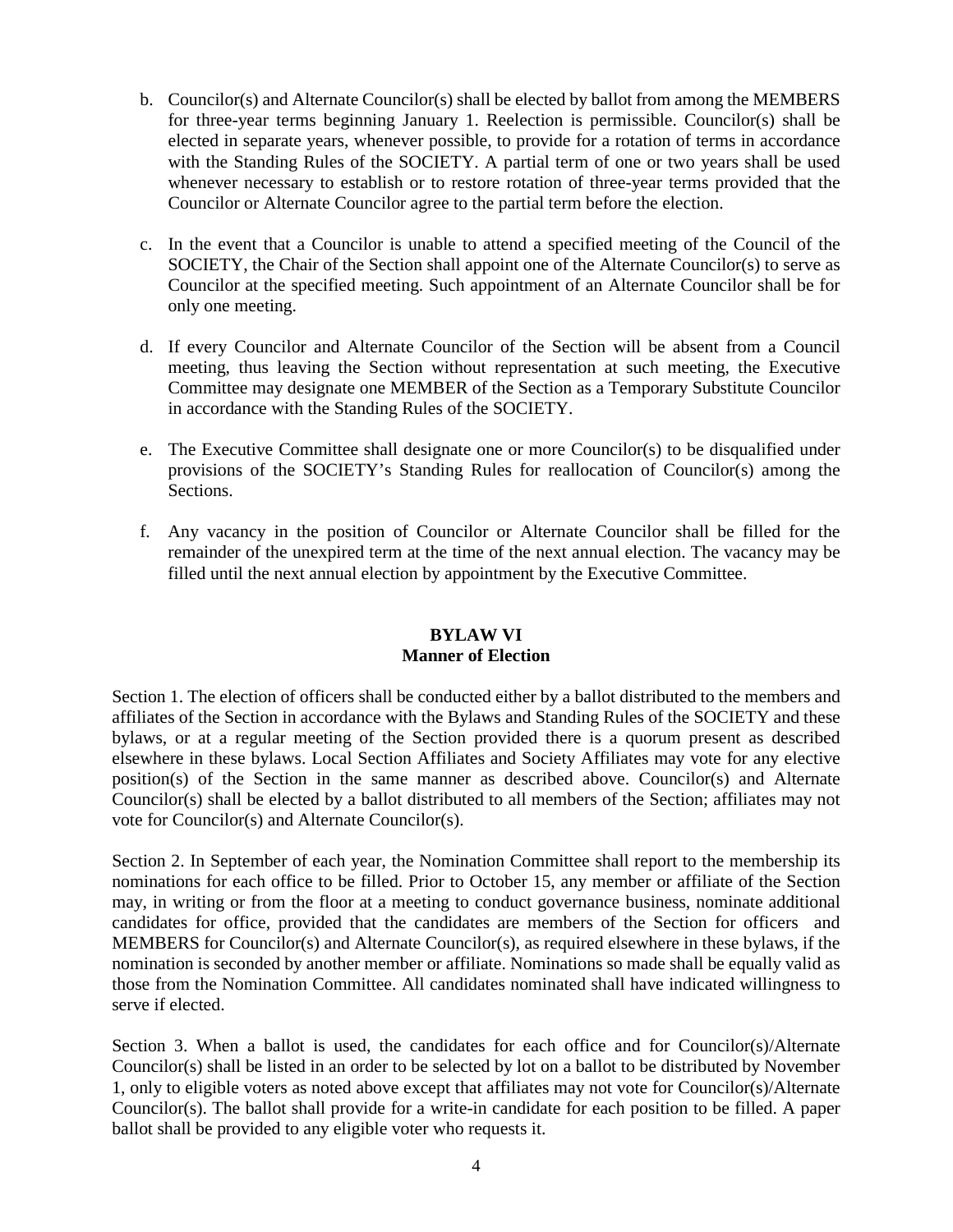Section 4. The ballots shall be tabulated and validated not later than November 15. Except as noted below, the candidate for each position receiving the largest number of votes shall be declared elected. The Executive Committee may decide that for Councilor(s), the candidate(s) who receive the majority of votes shall be declared elected as Councilor(s); the candidate(s) who get the next largest number of votes shall be declared elected as Alternate Councilor(s). In case of a tie vote for any position, the Executive Committee, by ballot, shall elect from among the candidates who share the tie vote; the candidate receiving the largest number of votes shall be declared elected.

Section 5. The results shall be announced by the Section Chair or his or her designee as soon as possible after the election and published in the Section's newsletter or on the Section's website soon thereafter. The results shall be certified to the Executive Director of the SOCIETY not later than December 1.

Section 6. In accordance with the SOCIETY's Standing Rules, balloting procedures should ensure fair balloting that is open to all eligible members, protection against fraudulent balloting, and the timely reporting and archiving of balloting results.

### **BYLAW VII Recall of Elected Officials**

Section 1. The elected officials of the Section (officers and elected Executive Committee members, except not Councilor(s) and Alternate Councilor(s)) are subject to recall for neglect of duties or conduct injurious to the SOCIETY. Recall procedures are not applicable to Councilor(s) and Alternate Councilor(s).

Section 2. The recall of an official shall be initiated when a signed petition, indicating in writing the specific charges and reasonable substantiating evidence, is submitted to the Chair from at least five members of the Section. In the event the Chair is the official in question, the Chair-Elect shall receive the petition and shall assume the duties of the Chair with respect to this issue until the issue is resolved.

Section 3. The Chair shall, without delay, determine that the petitioners are aware of the gravity of their actions and the procedures to be followed. The Chair shall seek an alternate resolution to the problem and a withdrawal of the petition at this time. In the absence of a resolution to the problem, the Chair shall notify the members of the Executive Committee and call a special meeting within thirty days.

- a. The Executive Committee shall promptly continue the recall process or dismiss the petition as ill-founded or find an alternative solution to the problem. The Chair shall promptly inform the petitioners and the official of the decision of the Executive Committee. If no contact with the official can be made after a reasonable effort, the Executive Committee may remove the official in question with a two-thirds (2/3) vote of the remaining members.
- b. If the proceedings continue:
	- (1) The Chair shall assign the duties of the official to another qualified member or MEMBER of the Section, as required elsewhere in these bylaws, until the issue is resolved.
	- (2) The official shall be offered an opportunity to answer the allegations in the petition before the Executive Committee. A certified letter shall be sent to the last known address on the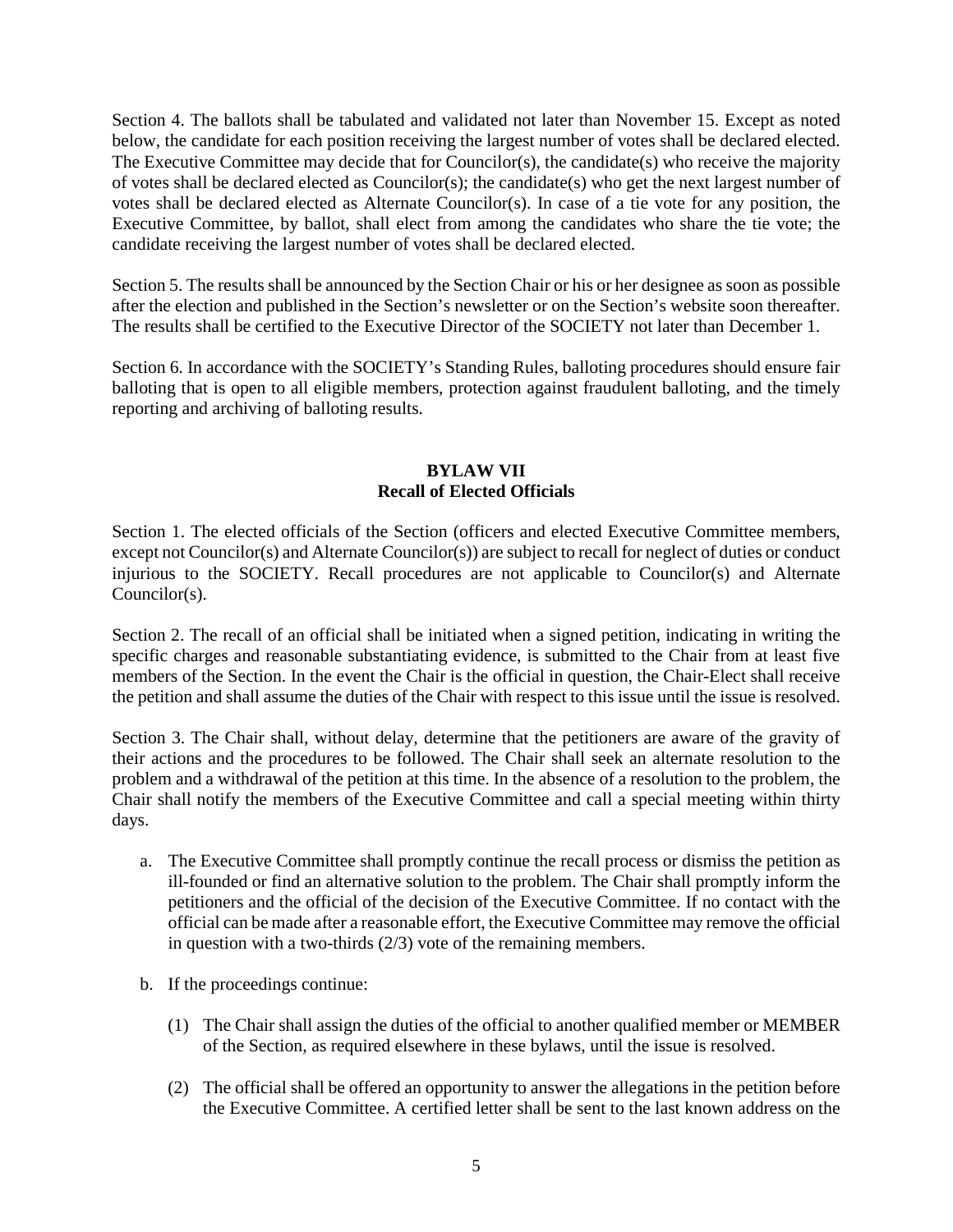official SOCIETY membership roll. Upon notification, the official shall have thirty days to make a written response to the allegations.

- (3) The Executive Committee shall decide whether or not to proceed after studying the official's response. The Chair shall inform the official and the petitioners of the decision of the Executive Committee. If the Executive Committee decides that the proceedings shall continue, the official shall choose one of the following options:
	- (a) The official may resign.
	- (b) The official may request a recall vote. Section members shall be informed, through brief written statements prepared by the Executive Committee and the official, of the issues involved with the recall vote. Both statements shall be distributed to the members with the ballot. A paper ballot shall be provided to any member who requests it. At least two-thirds (2/3) of the votes cast shall be required for the official to be removed from office. The membership shall be informed of the results of the recall vote.
	- (c) The official may request a hearing and a recall vote by the remaining members of the Executive Committee. At least a two-thirds (2/3) vote of the remaining members of the Executive Committee shall be required to recall the official.
	- (d) The official may choose not to respond and thus forfeit the position.

Section 4. The vacancy provisions of these bylaws shall be used to fill a vacancy caused by a recall process. The Executive Director of the SOCIETY shall be informed of the recall and the filling of the vacancy.

#### **BYLAW VIII Committees**

Section 1. The Executive Committee shall establish committees as necessary for the proper operation of the Section. All committee members shall be members or affiliates of the SOCIETY and the Section.

Section 2. The Section shall have the following standing committee: Nomination.

# **BYLAW IX Meetings**

Section 1. The Executive Committee shall designate the times and places of the Section's meetings as it finds necessary or desirable for the proper functioning of the Section. The Section shall hold at least one meeting annually to conduct governance business; however, this requirement may be modified by the Executive Committee.

Section 2. The Chair shall set the order of business for meetings of the Section to conduct governance business. The order of business may be suspended by a majority vote of the members present.

Section 3. The Section may hold special meetings to conduct governance business upon the written request of a majority of the Executive Committee or upon the written request of 15 members of the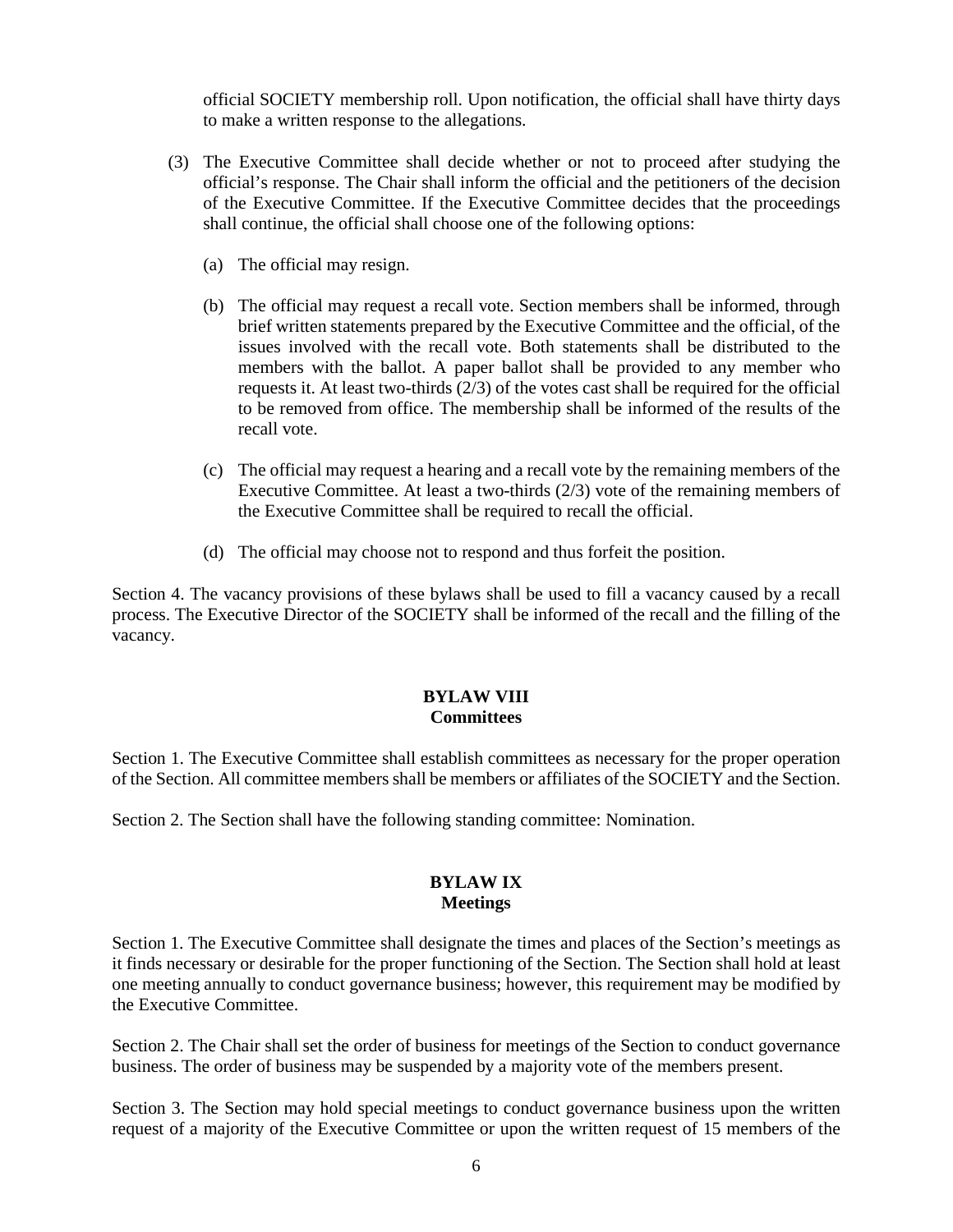Section. To be valid, such request shall be received by the Secretary at least ten days before the date requested for the meeting and shall state the exact nature of the business to be transacted. No other business shall transpire at such meetings.

Section 4. Meetings of the Executive Committee and meetings of the Section to conduct governance business, with the approval of the Chair, may be held by means of electronic communications technology that permits those in attendance to read or hear the proceedings substantially concurrently with their occurrence, to vote on matters submitted, to pose questions, and to make comments.

Section 5. The Executive Committee shall meet upon due notice either at the call of the Chair or upon request of a majority of its members. A quorum for an Executive Committee meeting shall consist of a majority of the voting members of the Committee. In the absence of a quorum, called meetings of the Executive Committee shall adjourn to a specific date.

Section 6. Due notice of the Section's meetings, not including committee meetings, shall be sent to each member and affiliate of the Section. A quorum for the transaction of governance business at such a Section meeting shall consist of 15 members of the Section. No governance business shall be conducted in the absence of a quorum.

Section 7. The fee for registration at any special meeting shall be decided by the Executive Committee.

Section 8. The most recent edition of *Robert's Rules of Order Newly Revised* shall be the parliamentary authority for all matters not covered in these bylaws or in the SOCIETY's documents.

#### **BYLAW X Finances**

Section 1.

- a. Members of the Section may be assessed voluntary Local Section dues in an amount set by the Executive Committee. The Executive Committee shall have the option to waive or discount dues for STUDENT MEMBERS and for others as provided in the SOCIETY's Standing Rules for waived or discounted dues.
- b. Society Affiliates may be assessed annual dues in an amount set by the Executive Committee.
- c. The annual dues of Local Section Affiliates shall be determined by the Executive Committee in accordance with the Standing Rules of the SOCIETY, and as mentioned elsewhere in these bylaws.

Section 2. The Section may raise or collect funds to be expended for local purposes and may have the entire management and control of such funds insofar as such management and control shall not conflict with any provision of these bylaws or with the Bylaws or Standing Rules of the SOCIETY.

Section 3. The Section may receive donations or bequests made to it and may expend or invest the same on behalf of the Section. Such expenditures or investments shall be made by the Treasurer of the Section upon authorization by the Executive Committee.

Section 4. An annual audit of the books of the Treasurer and of any other transactions regarding the Section's funds shall be conducted by two or more disinterested members or individuals, appointed by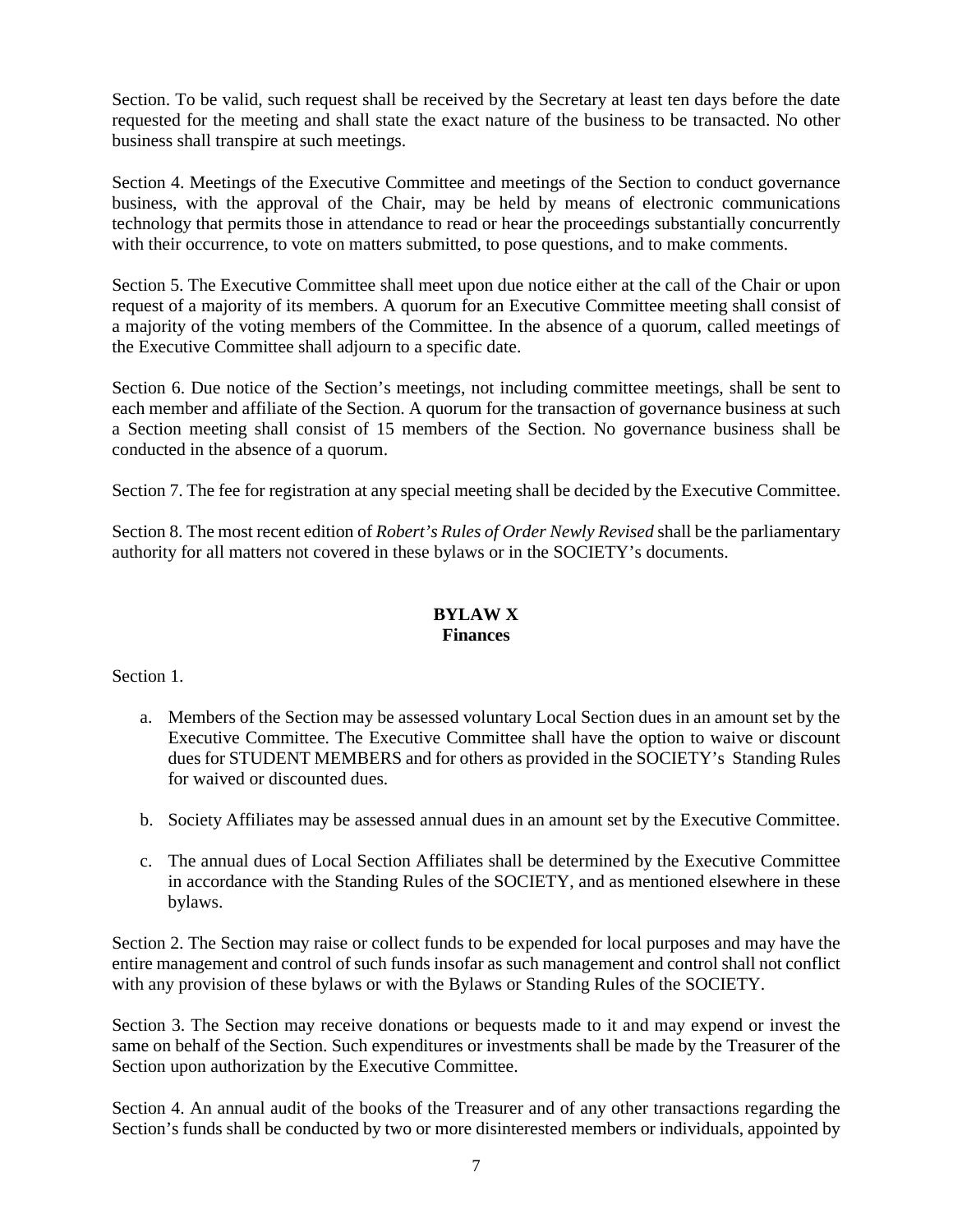the Executive Committee. The audit report shall be submitted to the Executive Committee by January 31.

### **BYLAW XI Affiliation with Other Technical Organizations**

Section 1. The Section may affiliate with other technical organizations operating within the territory of the Section provided that such affiliation does not contravene the Charter, Constitution, Bylaws, Standing Rules, or Regulations of the SOCIETY. Such affiliation must be approved by the Executive Committee of the Section, by confirmation by the Council Committee on Constitution and Bylaws, and in compliance with the specific requirements of the Bylaws of the SOCIETY.

Section 2. The affiliation with the technical organization shall become effective upon authorization by the Executive Committee of the Section, by the Council Committee on Local Section Activities, and by confirmation by the Council Committee on Constitution and Bylaws.

Section 3. The Executive Committee may terminate the affiliation with any technical organization by notifying, in writing, the governing body of the technical organization. The technical organization may terminate the affiliation upon written notice to the Section's Executive Committee. Affiliations shall terminate after five years unless reauthorized by the Executive Committee. The term of each subsequent reauthorization shall not exceed five years.

#### **BYLAW XII Awards**

Section 1. The F.A. Cotton Award and the A.I. Scott Award are the official awards of the Section.

Section 2. F.A Cotton Award

- a. The F.A. Cotton Award, which is awarded annually for Excellence in Chemical Research. The award is not restricted by gender, country, or branch of chemistry.
- b. This Award shall be selected by majority vote of a jury of seven, to a chemist who, because of eminent work and original contributions in chemical research, is deemed worthy of special recognition by the jury.
- c. The recipient of this Award shall deliver an address on a subject in chemistry that is selected by the recipient. The recipient of the Award shall be notified at least three months prior to the date of the meeting at which the award shall be presented.
- d. The jury of the F. A. Cotton Award, which shall be known as the Jury, shall consist of seven members. The chair of the Jury shall be, ex officio, the Chair of the Section during the calendar year preceding the year in which the Award shall be selected and presented. Two Jury members shall be members of the SOCIETY who are not members of the Section. four members shall be members of the Section and at least three must be members of the teaching or research staff of the Department of Chemistry at Texas A&M University.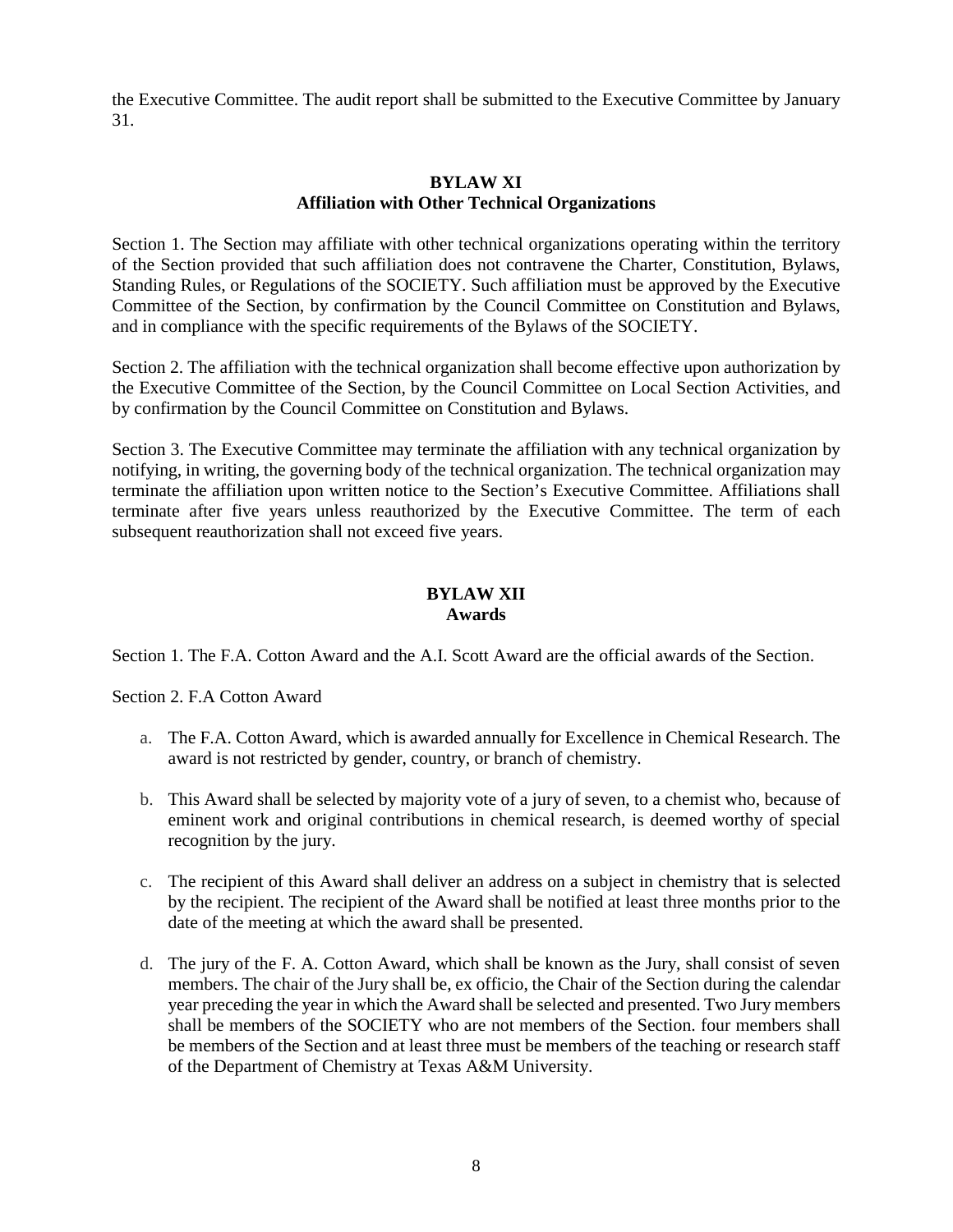- e. Prior to April 6 each year, the Executive Committee of the Section shall elect, as necessary to maintain a full Jury, members to serve on the Jury for a term of three years. Any juror who has served two consecutive terms shall not be eligible for election to the next succeeding term.
- f. At the call of the chair, the Jury shall begin its deliberation during the first quarter of each year. It will be the duty of each member of the Jury (other than the chair) to submit a nomination. No juror may be a nominee. The chair will conduct a first ballot in which each juror, including the chair, shall cast one vote. Should one candidate receive four or more votes, that candidate shall be the awardee. Should no candidate receive four votes, there will be a runoff among those having the highest number of votes. Any candidate with three votes will be a finalist. Should there be a tie for either first or second place, the chair shall choose the finalist(s) from among those with a tie vote. If at any time during the selection process, a juror is unable to serve, the chair of the Jury shall appoint a replacement to serve until the selection process is completed. The replacement shall have the same resident or non-resident status as the juror replaced. The Head of the Texas A&M University Department of Chemistry shall count the votes or shall designate someone not on the Jury to do so if the Head is a juror.
- g. The travel expenses and other expenses necessary to receiving the Award in person and presenting an address as described above, shall be borne by the Texas A&M University Department of Chemistry as part of its colloquium and seminar program. Other expenses shall be covered by the income from the Award endowment.
- h. The Executive Committee of the Section, in consultation with the Head of the Texas A&M University Department of Chemistry, shall respond to any questions not specifically covered herein.
- i. The Executive Committee of the Section may amend the provisions of the Award, provided the Head of the Texas A&M University Department of Chemistry concurs.

Section 3. A. Ian Scott Award

- a. The A. Ian Scott Award in Chemistry, hereinafter referred to as the Scott Award, including a medal, shall be awarded annually by the Section and the Department of Chemistry at Texas A&M University at a meeting open to the public, preferably in October, in accordance with the following.
- b. The awardee, who shall be a chemist who has made an important contribution in the area of biological chemistry, shall be selected by a majority vote of a jury of seven as described below.
- c. The recipient of the medal shall deliver an address on a subject in chemistry that is selected by the recipient. The recipient of the Scott Award shall be notified at least three months prior to the date of the meeting at which the award is to be presented.
- d. The jury of the A. Ian Scott Award, which shall be known as the Jury, shall consist of seven members. The chair of the Jury shall be, ex officio, the Chair of the Section during the calendar year preceding the year in which the Award shall be selected and presented. Two Jury members shall be ACS members not resident within the local section. The remaining four members must be members of the teaching and/or research staff of Texas A&M University.
- e. Prior to October the Executive Committee of the Section shall elect, as necessary to maintain a full jury, new members of the jury to serve for a term of three years. Any juror who has served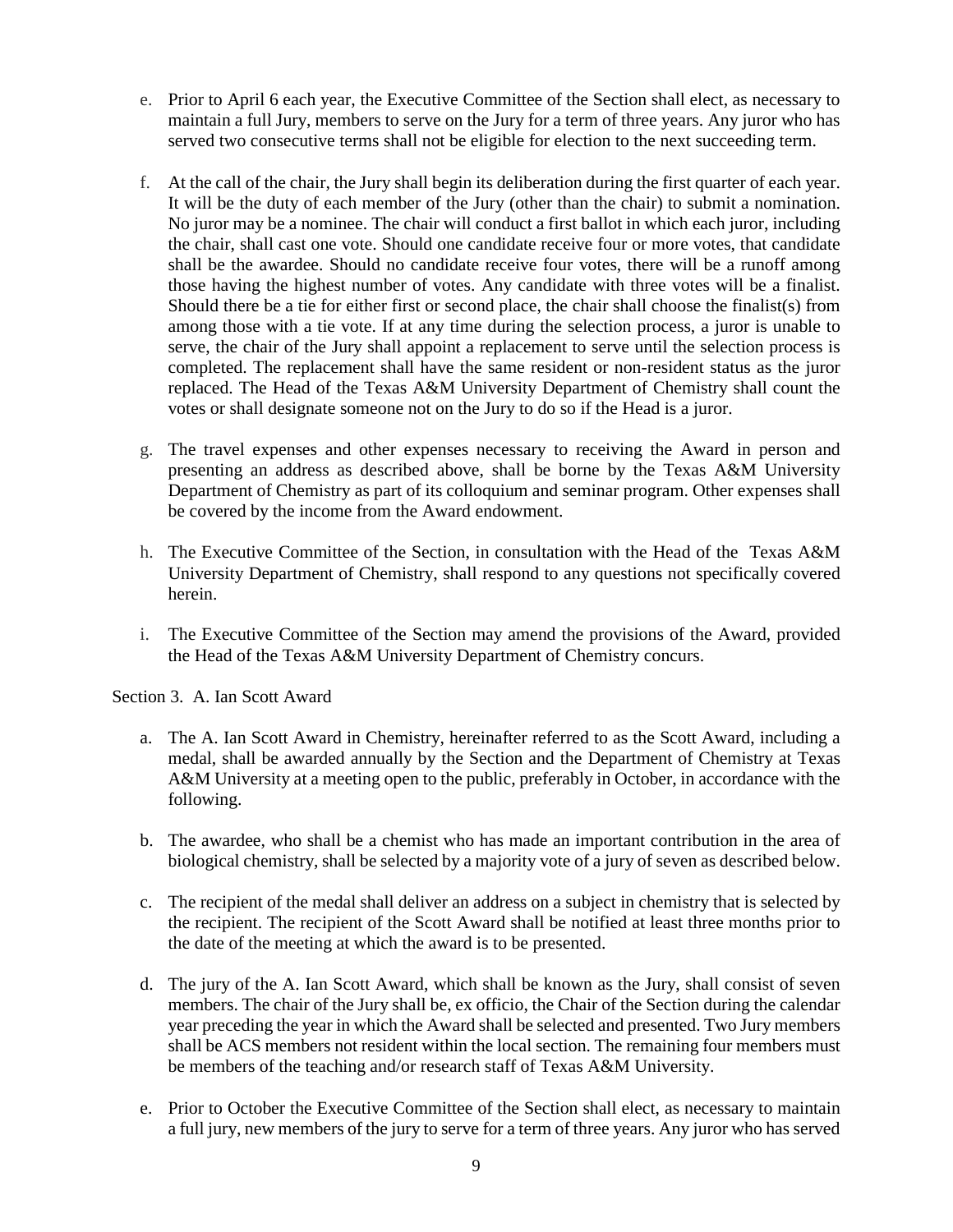two conservative terms of three years each shall not be eligible for election to the next succeeding term.

- f. At the call of the chair, the jury shall begin its deliberation on November 1 of each year. It will be the duty of each member of the jury (other than the chair) to make a nomination. Thus, there will be from one to six nominees. No juror may be a candidate. The chair will conduct a first ballot in which each juror, including the chair, shall cast one vote. Should one candidate receive four or more votes, that candidate will be the medalist. Should no candidate receive four votes there will be a runoff among those having the highest number of votes. Any candidate with three votes must be a finalist. Should there be a tie for either first or second place, the chair shall choose the finalist(s) from among those tied. If, at any time between November 1 and the completion of the selection process, a juror is unable to serve, the chair of the jury shall appoint a replacement to serve until the selection process is completed. The replacement shall have the same resident or non-resident status as the juror replaced. The Head of the Texas A&M University Department of Chemistry shall count the votes or shall designate someone not on the jury to do so if the Head is a juror.
- g. The travel expenses and other expenses necessary to receiving the Award in person and presenting a lecture will be borne by the Texas A&M University Department of Chemistry as part of its colloquium and seminar program. Other expenses will be covered by the income from the Award endowment.

# **BYLAW XIII Amendments**

Section 1. A petition to amend the bylaws may be initiated by the Executive Committee or by a petition signed by at least 15 members of the Section. If the proposed amendment is approved by the Executive Committee, if practical, it shall be submitted to the SOCIETY's Committee on Constitution and Bylaws for review.

Section 2. The Executive Committee will then incorporate all the required changes and either accept or reject any recommended changes that are suggested by the Committee on Constitution and Bylaws. The revised bylaws shall then be submitted to the Section members for adoption. This may be accomplished at a business meeting of the Section provided that a minimum of four weeks' prior notice is given to the Section members.

Section 3. If a proposed amendment is not approved by the Executive Committee and if the petition is signed by at least 15 members of the Section, if practical, it shall be submitted to the SOCIETY's Committee on Constitution and Bylaws for review before being distributed to the members of the Section.

Section 4. At least two-thirds (2/3) of the votes cast shall be required to approve the amendment. This may be done at a business meeting of the Section provided a quorum is present. Alternatively, or failing the presence of a quorum, the vote may be taken by a ballot distributed to all members of the Section. At least two-thirds (2/3) of the valid ballots returned must be affirmative for adoption.

Section 5. The Secretary shall distribute the outcome of the vote regarding the amendment(s) to the Section members and within one month shall meet all requirements for submitting the results to the Committee on Constitution and Bylaws.